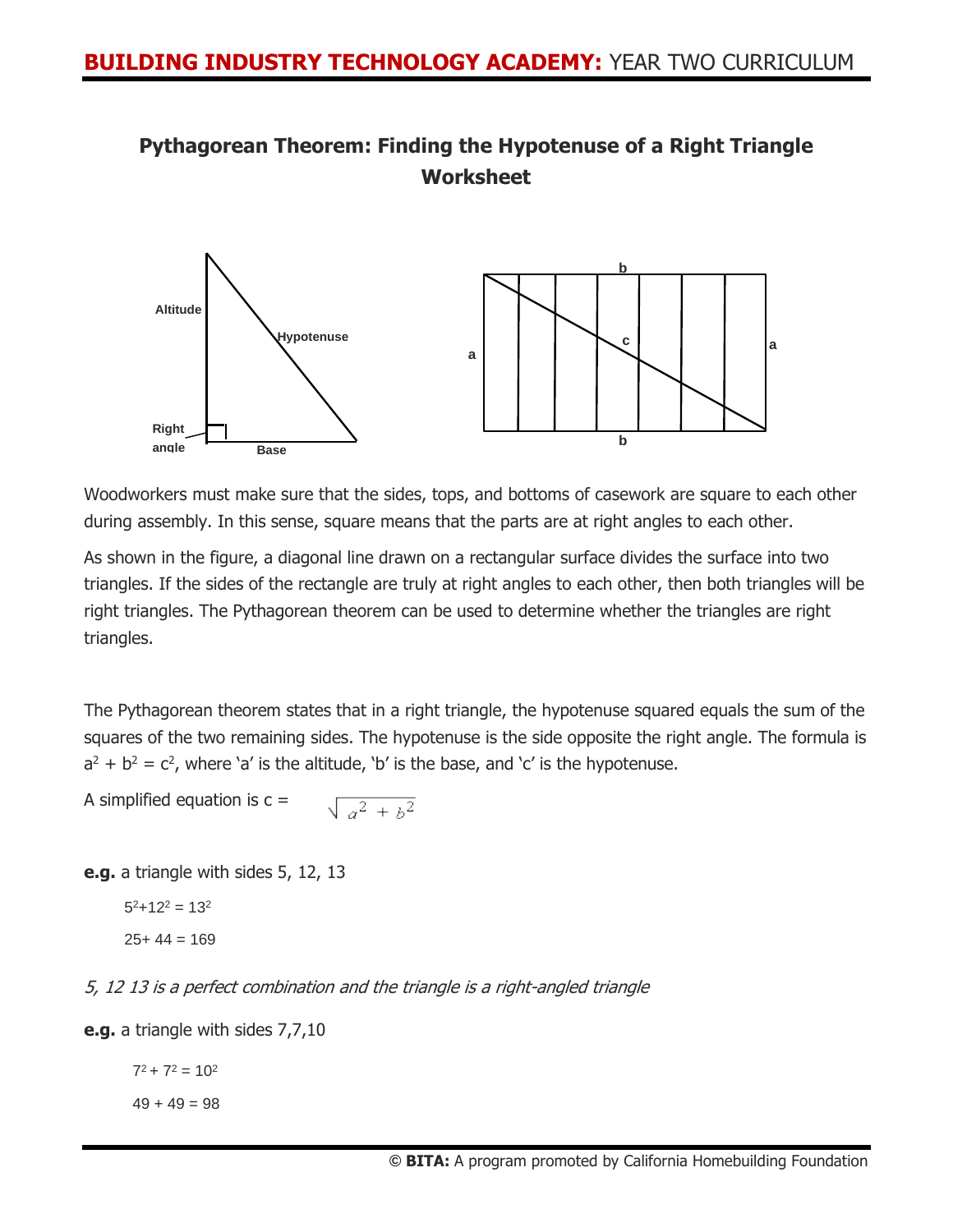## **BUILDING INDUSTRY TECHNOLOGY ACADEMY:** YEAR TWO CURRICULUM

7, 7, 10 is not a perfect combination and the triangle is not a right-angled triangle because 10 $^2$  = 100.

| <b>Terms</b>                                                                                               |
|------------------------------------------------------------------------------------------------------------|
| <b>Right Triangle</b> - a triangle with one right (90-degree) angle                                        |
| <b>Pythagorean Theorem</b> - in a right triangle, the hypotenuse squared $=$ sum of squares of other sides |
| <b>Hypotenuse</b> - the side of a right triangle that is opposite the right angle                          |
| <b>Altitude or Leg</b> - the vertical side of a triangle                                                   |
| <b>Base or Leg</b> - the bottom of a triangle                                                              |

Find the diagonal of a wall that is 9' high and 19' long.

≈ almost equal to

|        | The formula is                |                           |
|--------|-------------------------------|---------------------------|
| Step 1 | $\int_{c} = \sqrt{a^2 + b^2}$ |                           |
|        |                               |                           |
|        | Insert he known values.       | $\boldsymbol{\mathsf{?}}$ |
| Step 2 | $c = \sqrt{9^2 + 19^2}$       | 9'                        |
|        |                               | N                         |
| Step 3 | $c = \sqrt{81 + 361}$         | 19'                       |
|        |                               |                           |
| Step 4 | $c = \sqrt{442}$              |                           |
| Step 5 | $c = 21.0238'$                |                           |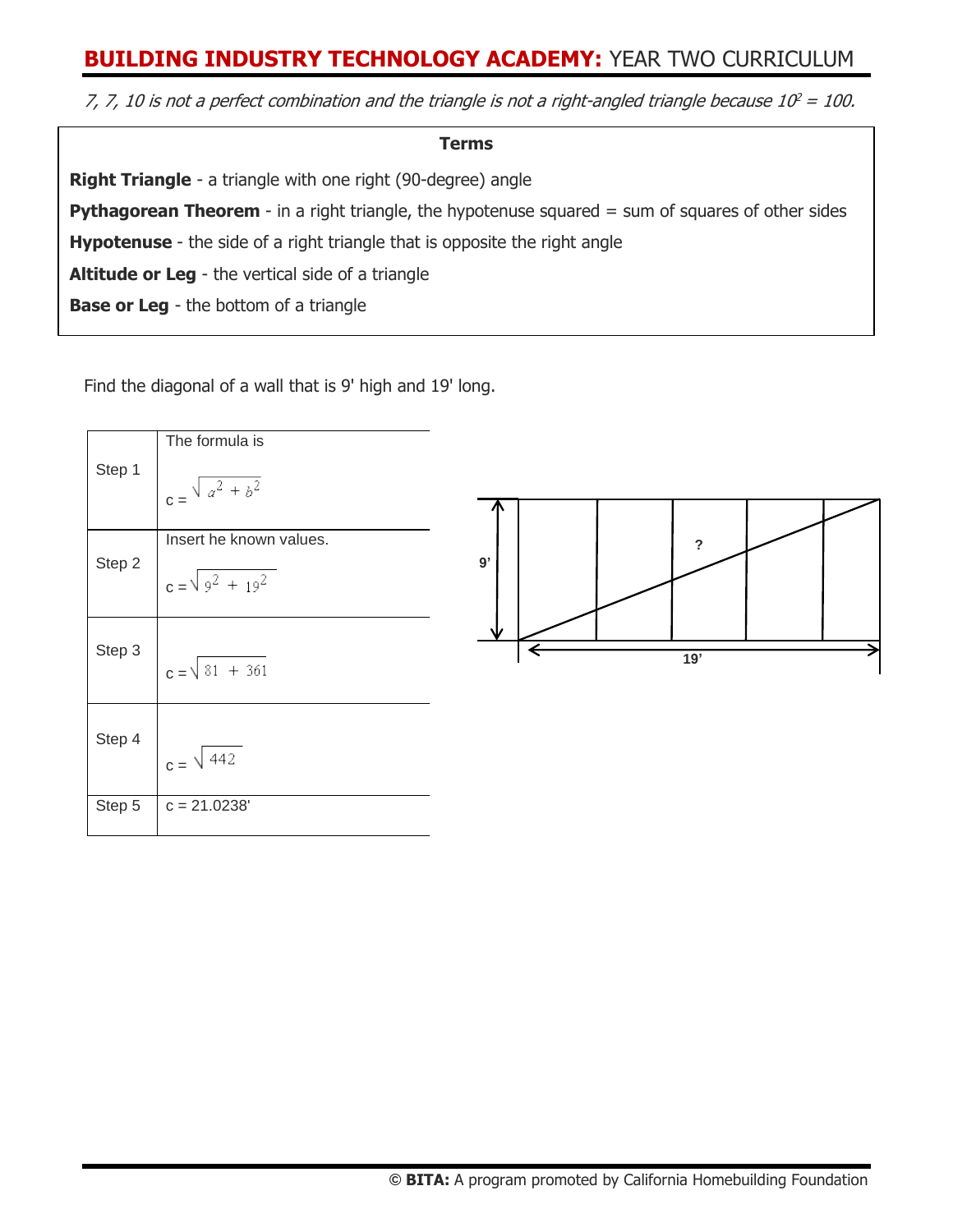## **BUILDING INDUSTRY TECHNOLOGY ACADEMY:** YEAR TWO CURRICULUM

### **Use a calculator to complete the following problems.**

1. Find the diagonal of a floor that is 12' long and 14' wide.

| 9.2195'  |
|----------|
| 18.4391' |
| 27.6586' |
| 36.8781' |

2. Find the diagonal of a wall that is 8' high and 11' long.

| Ē<br>1                         |
|--------------------------------|
| 27                             |
| 40                             |
| 5,<br>$\overline{\phantom{a}}$ |

A) 13.6015' B) 27.2029''  $0.8044'$ D) 54.4058'

3. If a floor is  $15' \times 22'$ , then the diagonal is

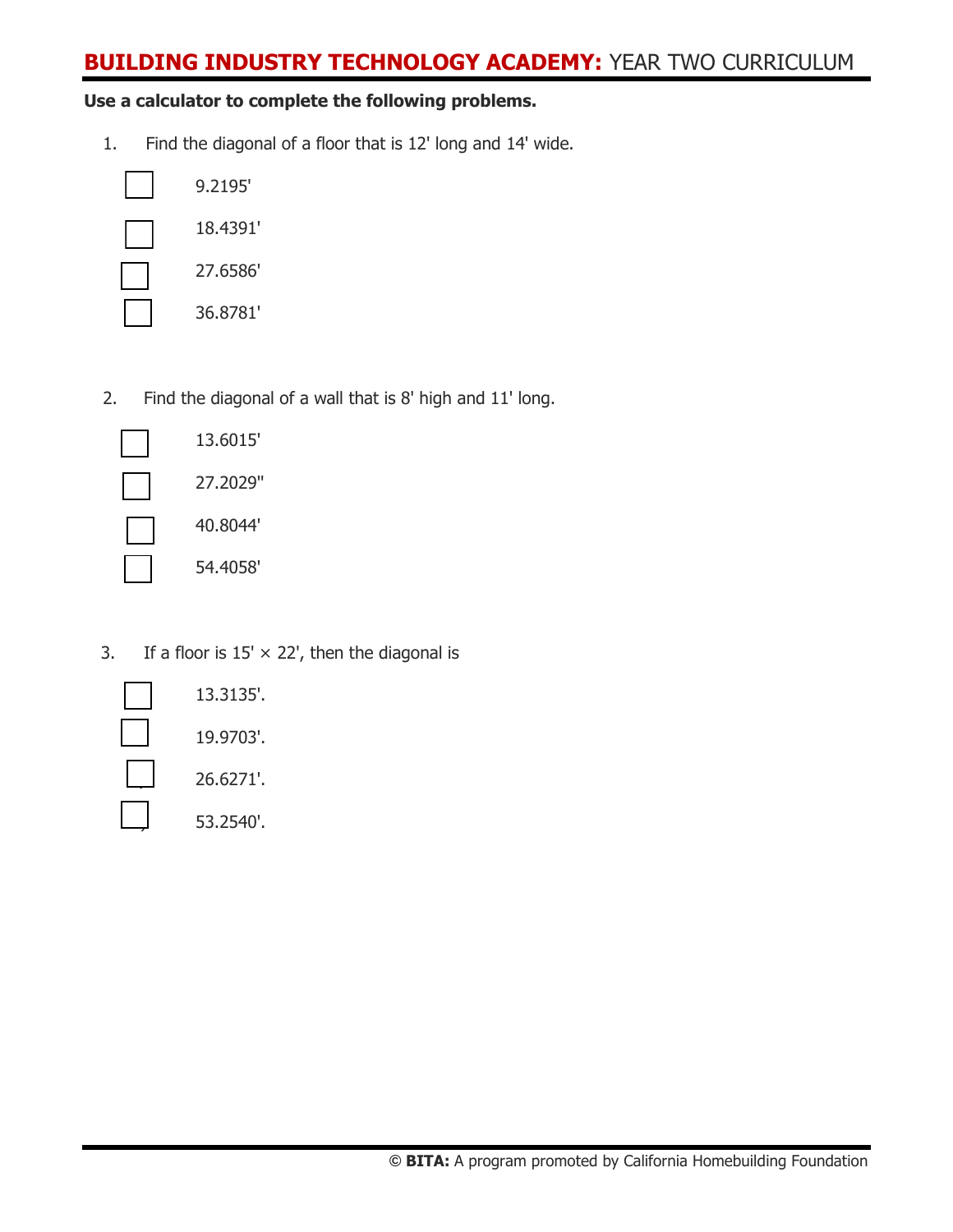# **BUILDING INDUSTRY TECHNOLOGY ACADEMY:** YEAR TWO CURRICULUM

You can use the same formula to find the length of a right triangle's leg if you are given measurements for the lengths of the hypotenuse and the other leg. Consider the example below.

| $a = ?$<br>$b=6$<br>$c = 7$                                        | In this right triangle, you are given the measurements<br>for the hypotenuse, $c_i$ and one leg, $b$ . The hypotenuse is<br>always opposite the right angle and it is always the<br>longest side of the triangle.                                                                |
|--------------------------------------------------------------------|----------------------------------------------------------------------------------------------------------------------------------------------------------------------------------------------------------------------------------------------------------------------------------|
| $a^2 + b^2 = c^2$<br>$a^2 + 6^2 = 7^2$                             | To find the length of leg a, substitute the known values<br>into the Pythagorean Theorem.                                                                                                                                                                                        |
|                                                                    |                                                                                                                                                                                                                                                                                  |
| $a^2 + 36 = 49$<br>$49 - 36 = 13$<br>$a^2 = 13$<br>$a \approx 3.6$ | Solve for $\vec{\sigma}$ . Think: what number, when added to 36,<br>gives you 49?<br>Use a calculator to find the square root of 13. The<br>calculator gives an answer of 3.6055, which you can<br>round to 3.6. (Since you are approximating, you use the<br>symbol $\ddots$ .) |

Which of the following correctly uses the Pythagorean Theorem to find the missing side, x?



**Pythagorean Theorem in Real Life Worksheet**